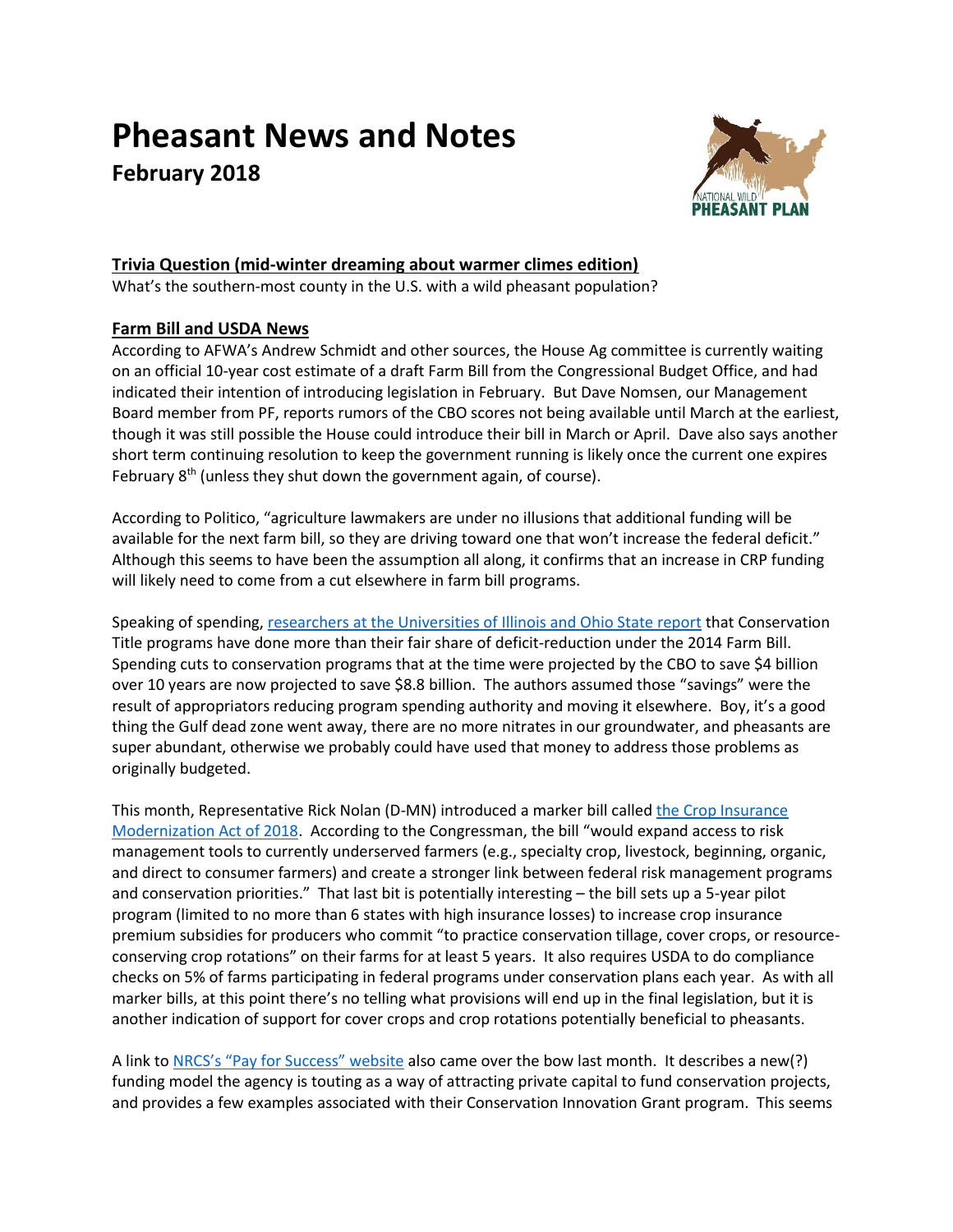similar to a mitigation bank arrangement, but the website is a little thin on details. Off the top of my head, I couldn't think of a way to use this idea to generate more funding for pheasant habitat directly but there might be ways to do so indirectly using water quality and/or soil health deliverables. Take a look and see what you think.

## **Notes from Around the Pheasant Range**

Dr. Russ Mason, our Management Board member from the Michigan DNR, was recently named [Partner](http://www.michigan.gov/dnr/0,4570,7-153-10366_54559_10402-458296--,00.html) [of the Year](http://www.michigan.gov/dnr/0,4570,7-153-10366_54559_10402-458296--,00.html) by the Michigan State Council of Pheasants Forever. Congratulations, Russ!

Tom Keller (Technical Committee, Pennsylvania Game Commission) sent this recent photo from their first day of winter flushing counts on one of their Pheasant Restoration Areas. It's worth noting that these dedicated volunteers exist in a state where pen-raised birds now provide virtually all the pheasant hunting opportunity. Just a reminder of how powerful the species is socially, even in far from ideal circumstances. Nice Airedale! (Photo courtesy of Stefan Karkuff.)



As a reminder to the Technical Committee, Tom would also like to know if you are likely to attend this year's TC meeting in Pennsylvania to help make logistical decisions. If you haven't sent him a response yet [\(thkeller@pa.gov\)](mailto:thkeller@pa.gov), please do so ASAP.

James Kurth, the acting Director of the U.S. Fish and Wildlife Service, recently sent a memo to their Regional Directors regarding eligibility of expenses associated with the release of pen-raised birds for Pittman-Robertson reimbursements. As many of you know these expenses have not previously been eligible for reimbursements under the original wildlife restoration portion of the P-R law, but the memo states those expenses are now "eligible for funding under the Basic and Enhanced Hunter Education and Safety Program [of Pittman-Robertson] so long as the project proposals have an evaluation component to determine effectiveness in meeting the R3 objectives, and otherwise meet all of the relevant statutory and regulatory requirements necessary for approval." It will be interesting to see how this new ruling affects the number of states releasing birds, the number of birds they release, and what the "evaluation component" standards will be.

Last but not least, *Pheasant Fest* is this month. Hope to see you there!

## **Pheasants in the News**

As I relayed earlier to the Technical Committee, a Nebraska partnership of state agency, university, and joint venture folks recently release[d an online tool](http://newsroom.unl.edu/announce/snr/7495/42702) designed to help pheasant managers visualize the benefits of landscape-scale habitat changes. Good work, Cornhuskers!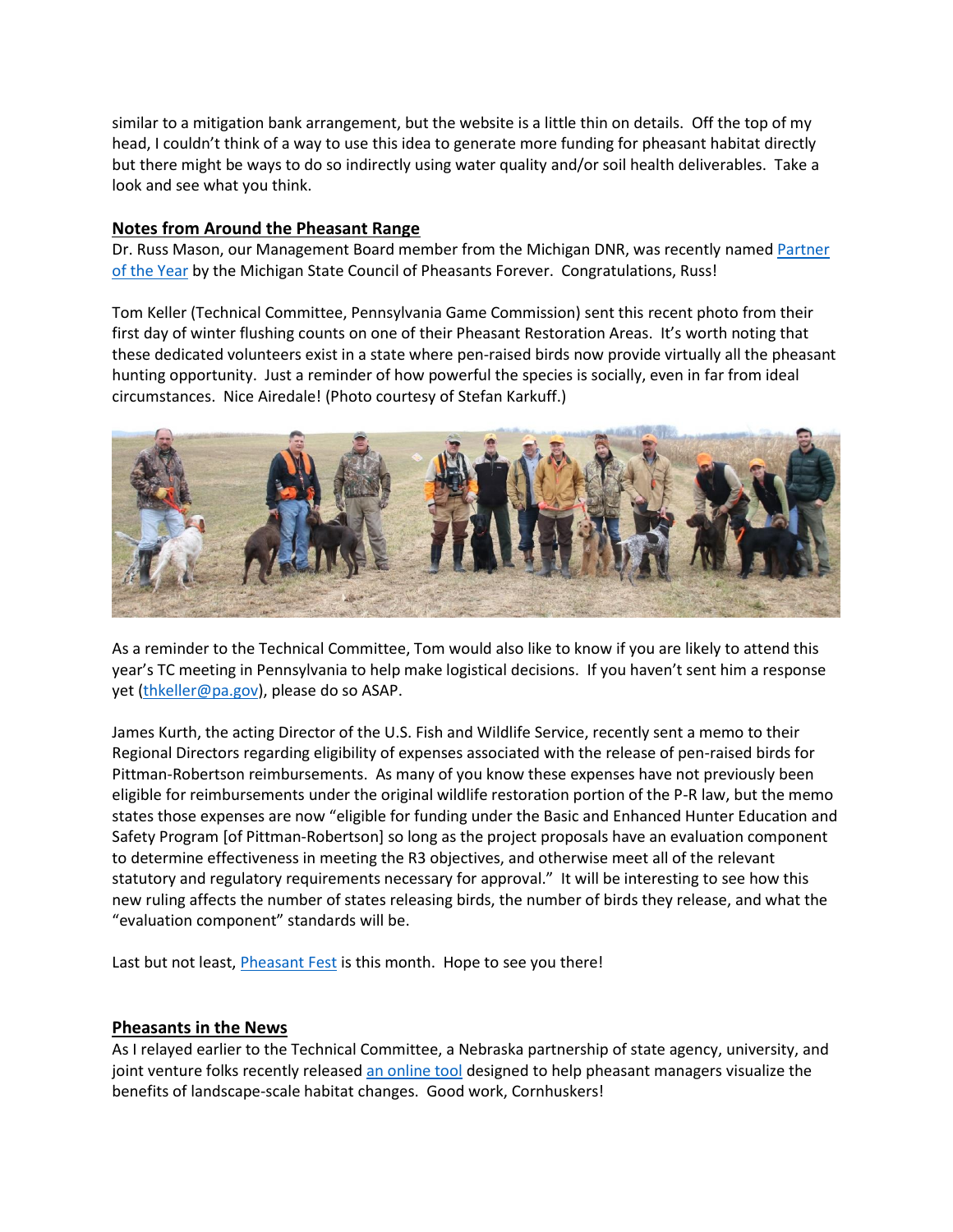National Bird Day was January 5<sup>th</sup>, and National Geographic ran a nice story on the importance of bird [conservation](https://www.nationalgeographic.com/magazine/2018/01/why-birds-matter/?utm_source=Facebook&utm_medium=Social&utm_content=link_fb20180105news-birdsmatter&utm_campaign=Content&sf178361375=1) by novelist Jonathan Franzen with photos by Joel Sartore, including one of a Malayan peacock pheasant (no way can you run a photo spread of spectacular-looking birds and not include at least one pheasant).

This isn't pheasant news, but may affect national habitat management perspectives at some point: Commentary in *Science*[: Conserving honey bees does not help wildlife,](http://science.sciencemag.org/content/359/6374/392.full) plus [a National Public Radio story on the](https://www.npr.org/sections/thesalt/2018/01/27/581007165/honeybees-help-farmers-but-they-dont-help-the-environment) *Science* commentary, but then there's also [Honey bees pollinate a lot more than just crops](http://wildlife.org/honey-bees-pollinate-a-lot-more-than-just-crops/)

This is an older story, but I checked the Finney County website on February 2<sup>nd</sup> and I don't think anyone got him:

[Million-dollar pheasant still at large](http://sportingclassicsdaily.com/million-dollar-pheasant/)

Finally, from the sublime… [Wounded Warrior Project Veterans Find Peer Support During Pheasant Hunt](https://www.prnewswire.com/news-releases/wounded-warrior-project-veterans-find-peer-support-during-pheasant-hunt-300582192.html)

[Abandoned hunting dog rescued after retrieving pheasant for surprised hunter](http://www.thepublicopinion.com/news/local_news/abandoned-hunting-dog-rescued-after-retrieving-pheasant-for-surprised-hunter/article_21c11b62-facf-11e7-aa15-4b9b3040b658.html)

… to the ridiculous. [United denies boarding to emotional support peacock](http://liveandletsfly.boardingarea.com/2018/01/29/united-airlines-peacock/)

"Emotional Support Peacock" would be a good name for a band, by the way.

## **Recent Literature**

Here's a citation and direct link to the peer-reviewed paper describing the Nebraska pheasant habitat tool paper referenced above:

[Wszola, L. S., V. L. Simonsen, E. F. Stuber, C. R. Gillespie, L. N. Messinger, K. L. Decker, J. J. Lusk, C. F.](http://journals.plos.org/plosone/article?id=10.1371/journal.pone.0188244)  [Jorgensen, A. A. Bishop, and J. J. Fontaine. 2017. Translating statistical species-habitat models](http://journals.plos.org/plosone/article?id=10.1371/journal.pone.0188244)  [to interactive decision support tools. PLoS ONE 12\(12\):e0188244.](http://journals.plos.org/plosone/article?id=10.1371/journal.pone.0188244)

## **Trivia answer**

Hawai'i County, HI. Pheasants are found mostly in the north part of the big island, where year-round high temperatures (at Waimea) are in the low to mid 80's and annual rainfall is about 22 inches. I believe they are found on the state's other primary islands, as well.

As for the mainland, Robert Perez (Technical Committee, Texas Parks and Wildlife Department) says their Gulf Coast population is basically gone, so Eddy County, NM, Yuma County, AZ, and Imperial County, CA look to be about tied. The *average* July high temperatures in those county seats are 95, 107, and 107°F, respectively. Wild pheasants are also found just west and south of Yuma and Imperial counties around Mexicali, Mexico (see photo), where some commercial pheasant hunting is offered. Looks like intensive agriculture surrounded by desert on both sides of the international border, but a noticeable contrast in field conditions and/or crop types. ¡Viva la faisanes!